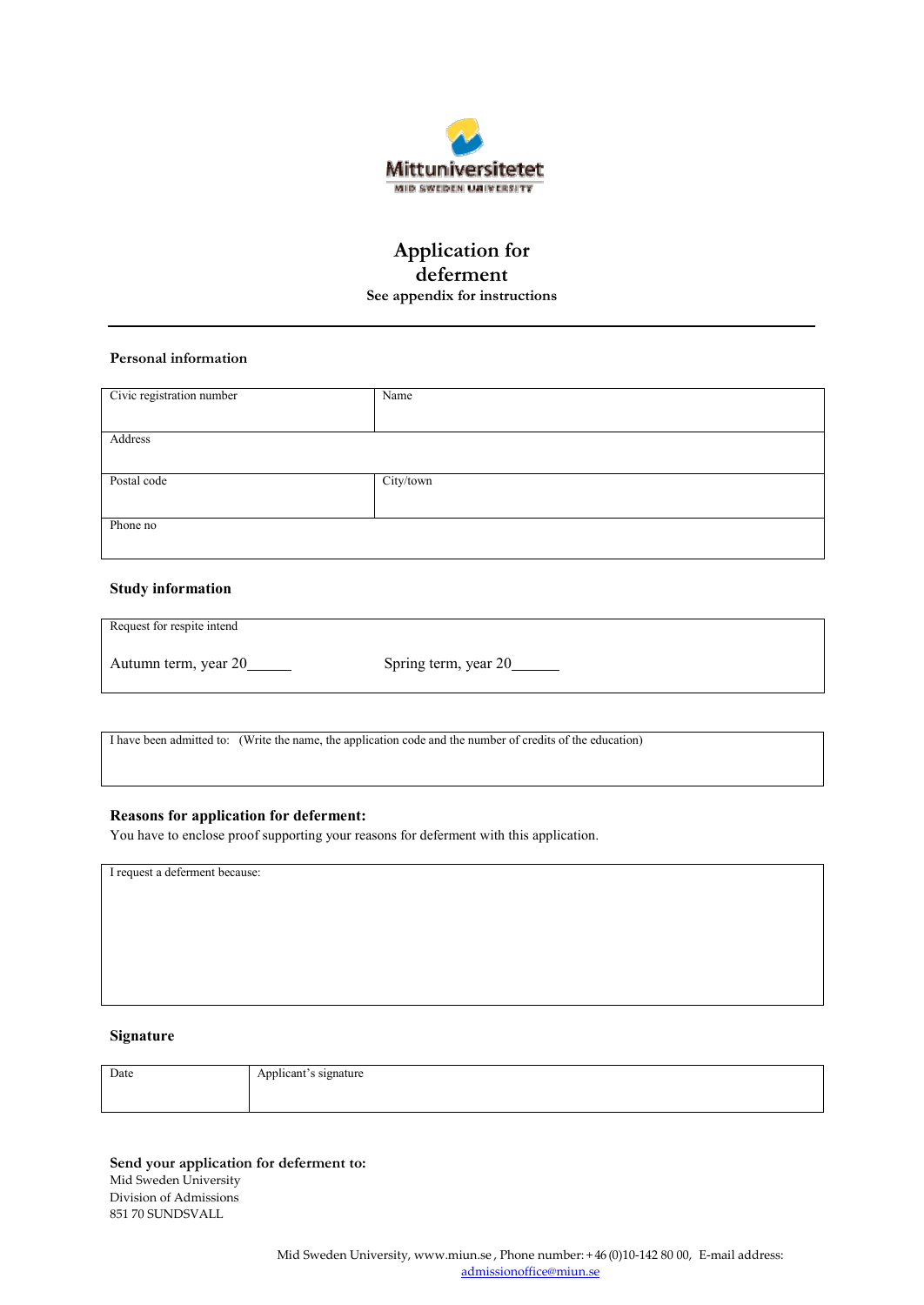

# **Application for deferment**

You can apply for deferment due to circumstances you may not be able to influence. The circumstances must generally have occurred after you signed up for your education. Deferment from your studies may not exceed 18 months unless there are exceptional reasons for prolongation of the deferment requested.

Special grounds for deferment can be social, medical or other circumstances, e.g. care of children, military service or civil defence service, missions for the student union or postponed leave according to the law about employers right to leave for education (lagen om arbetstagares rätt till ledighet för utbildning).

The reasons you claim must be motivated and proof of this must be enclosed with this application (e.g. doctor's report).

## **Application for deferment at Mid Sweden University**

Fill in the application for deferment. Send your application together with documents that prove your reasons for applying for deferment to:

**Mid Sweden University Division of Admissions 851 70 Sundsvall**

The Division of Admissions is responsible for processing applications for deferment at Mid Sweden University. If you have questions about your application, you are welcome to contact the Division of Admissions at Mid Sweden University:

Phone: +46(0)10-142 8000 E-mail: [admissionoffice@miun.se](mailto:admissionoffice@miun.se) 

Mid Sweden University will assess applications for deferment individually. You have to be admitted to an education to get your deferment application approved.

If you are granted a deferment, a decision notice will be sent to you by post. Then you have to apply for the education again and submit/upload a copy of the decision notice along with your application. There will be more information in the decision notice.

If your application of deferment is rejected, you have the right to appeal the decision to the Higher Education Appeals Board (Överklagandenämnden för högskolan). Your appeal should be sent to: **Registrar's Office, Mid Sweden University, 851 70 SUNDSVALL**

Your appeal must reach Mid Sweden University within **three weeks** of when you received the rejection decision.